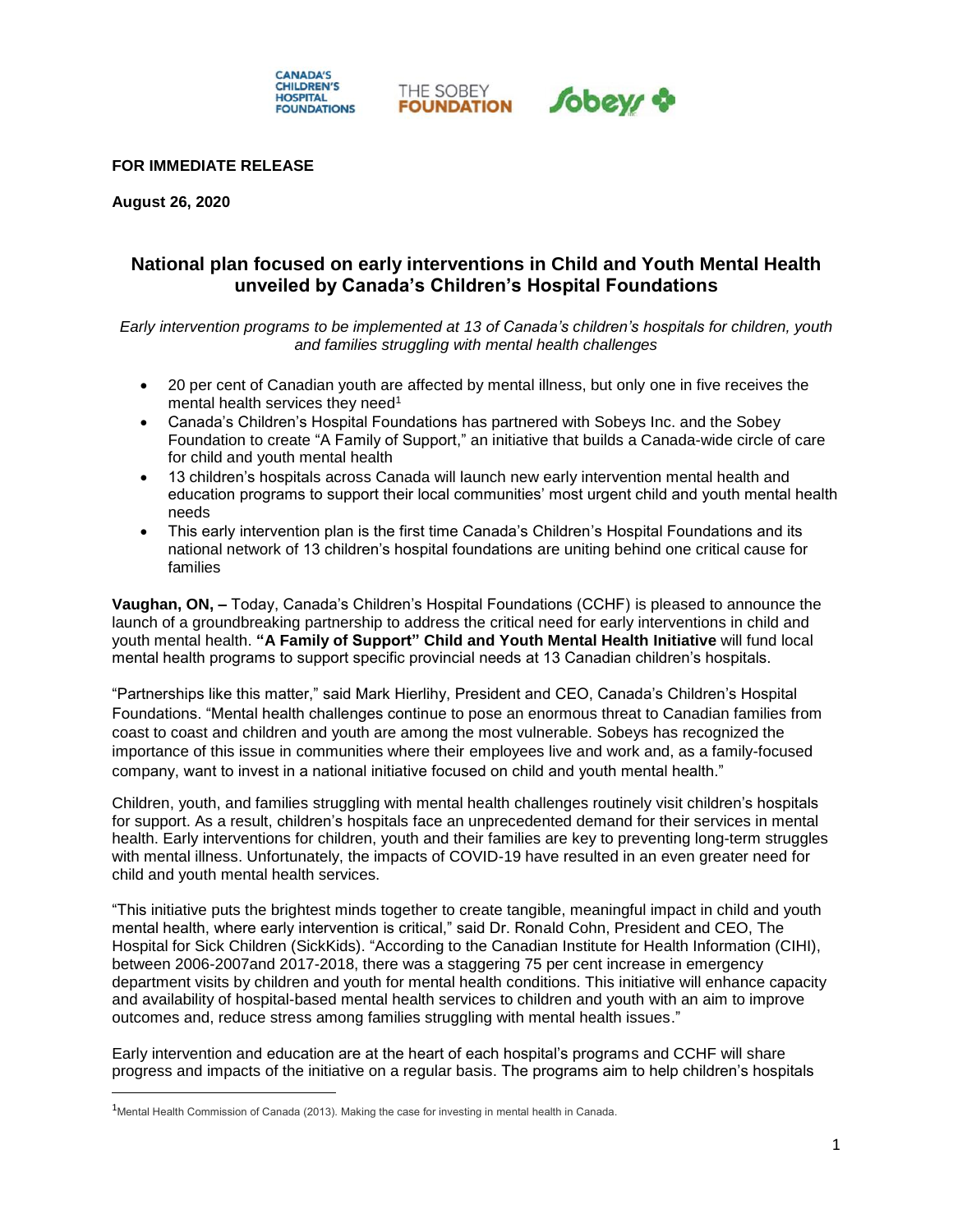



reduce patient wait times, create, and adapt clinical spaces, expand capacity across the healthcare system and enhance training for mental health leaders, pediatricians and frontline healthcare workers. Each of Canada's 13 children's hospital foundations will have the flexibility to allocate funds to their highest-priority mental health early intervention needs.

THE SOBEY

**FOUNDATION** 

Sobeys Inc. and the Sobey Foundation has supported a number of children's hospitals across Canada, among them the IWK Health Centre in Halifax, Nova Scotia. "I am so proud that one of Canada's leading companies with roots in Atlantic Canada is also making a major commitment to 13 of Canada's children's hospitals through this national partnership," says Jennifer Gillivan, President & CEO, IWK Foundation and Chair, CCHF Board of Directors. "I have witnessed first-hand the tremendous impact Sobeys has made in communities, both here at home and across Canada. This national initiative is groundbreaking and highlights Sobeys' strong local values and commitment as a family-focused company."

To fund the "A Family of Support" initiative, the Sobey Foundation and Sobeys Inc. have committed to donating and raising millions of dollars. Funding from the initiative will help enhance access to highquality, long-term mental health care for families across Canada.

"This initiative brings these two legacies together to support a mammoth need among Canadian families. Our stores have an incredible legacy of contributing to their local communities and the wonderful Sobey family, through their foundation, has a proud history of championing mental health challenges," said Michael Medline, President & CEO, Empire. "We're grateful to Heather Sobey-Connors for continuously championing this vital cause. We had started our work on this initiative before the COVID-19 pandemic and now the need has grown even greater. Together with the Sobey Foundation, CCHF, our teammates, customers, and suppliers, we will build healthier tomorrows for generations to come."

Canadians will have the opportunity to donate to the "A Family of Support" initiative through an in-store fundraising campaign running from September 17 to October 1 at Sobeys Inc. banner stores including: Sobeys, Safeway, IGA, Farm Boy, Foodland, FreshCo, Lawton's Drugs, Thrifty Foods, Co-op, Need's Convenience, Pete's Frootique & Fine Foods, IGA Express, Sobeys Express, Rachelle Béry, and Voisin. Marchés Tradition and Bonichoix will run their fundraising campaign later this year. One hundred per cent of the funds raised will support local children's hospitals and their "A Family of Support" program.

"Now, perhaps more than any other time in recent history, people need to know that there are forces hard at work to carve out a clear path for mental health care and education," said Heather Sobey-Connors, Chair of the Sobey Family Council and Sobey Foundation Trustee. " The Sobey Foundation. "For too long, the path has been littered with obstacles and challenges for Canadian families. We have a responsibility to come together and be there for our children, and act as a dedicated support system to ensure they are not alone."

Canada's children's hospitals see over 5,000 children and youth each day and are home to world-leading experts whose research aims to put new knowledge and tools in the hands of frontline child healthcare providers. The children's hospitals depend on the support of community partners to spearhead a long overdue shift in our healthcare system, one that will promote healthier and more resilient families for generations to come.

For a full summary of all 13 programs, please visit [afamilyofsupport.com.](https://www.afamilyofsupport.com/)

## **About Canada's Children's Hospital Foundations**

Canada's Children's Hospital Foundations (CCHF), established in 2017, is a not-for-profit organization that raises funds for a national network of hospital foundations as the largest single, non-government funder of child health in Canada. CCHF continues to receive generous support through donors within Children's Miracle Network® as well as contributions from additional companies and donors. Together, we represent 13 of Canada's children's hospitals where the greatest challenges are tackled; our hospitals